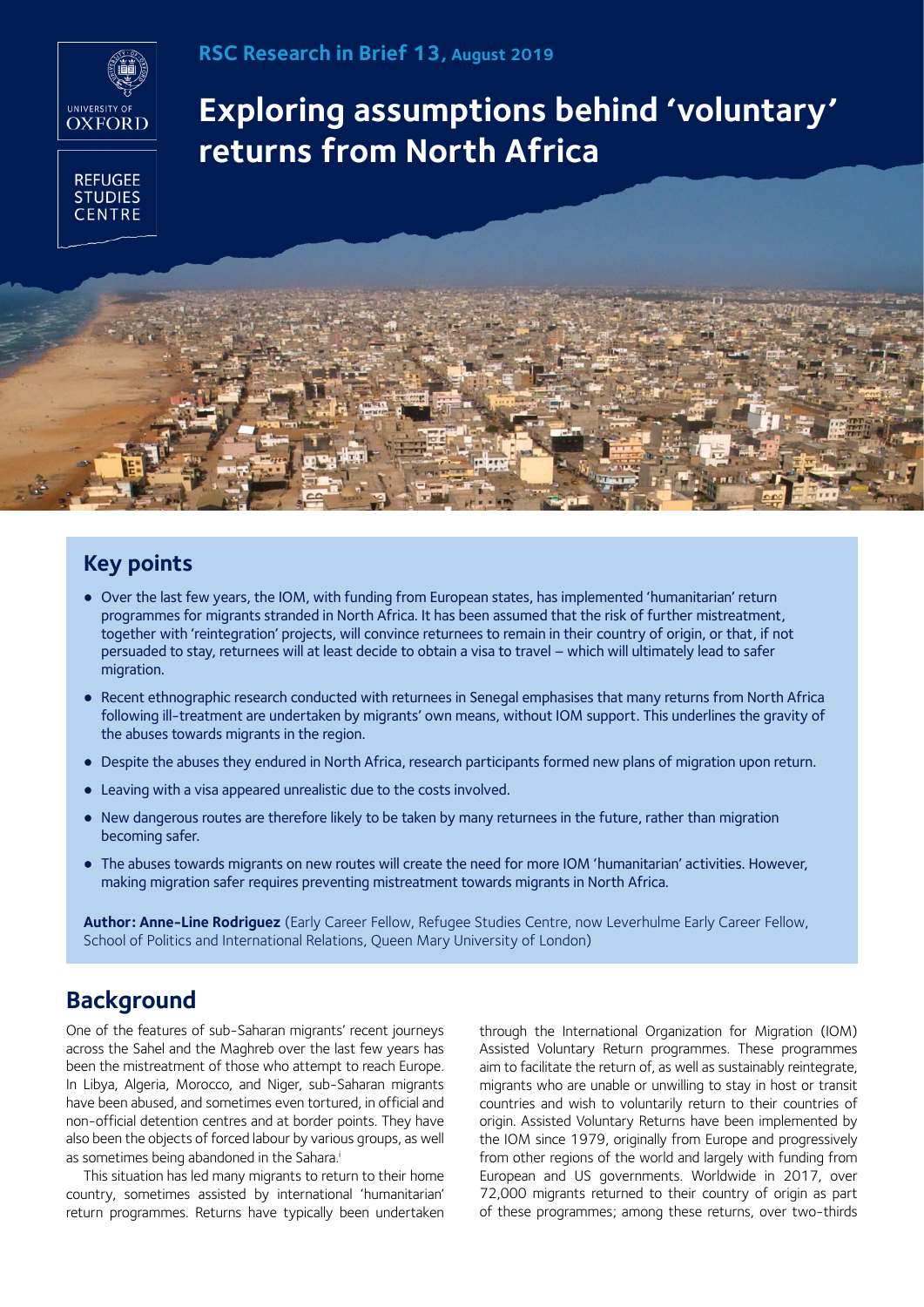

Map of North Africa

took place from the European Economic Area (EEA). In practice, however, the voluntary nature of Assisted Voluntary Return has been challenged because for many stranded migrants, rejected asylum-seekers or irregular migrants, returning with the IOM is the only option or alternative to deportation. Additionally, the efficacy of reintegration programmes in many regions of return has been put into question.

Between 2017 and 2018, 5,300 migrants came back to Senegal from Niger, Libya, Morocco, and Mali through IOM Assisted Voluntary Return programmes.<sup>ii</sup> Besides returns themselves, as part of the EU-IOM Joint Initiative for Migration Protection and Reintegration in Africa funded by the European Union Emergency Trust Fund for Africa, the IOM has organised 'transit centres' in Niger to temporarily accommodate and assist those opting for 'voluntary return', and has also organised awareness-raising activities on migration paths and psychological support for returnees back home.

Assumptions and claims have been made by European states and the IOM regarding activities such as Assisted Voluntary Return, transit centres, and awareness-raising activities on migration routes. These activities have been framed in humanitarian terms as 'protecting' migrants and 'saving lives'. Simultaneously, it has been assumed that migrants initially leave in ignorance of the dangers of the journey, and that the atrocities returnees are subjected to while travelling will deter them from leaving again. In short, it is assumed that the risk of further mistreatment, together with 'reintegration' programmes, will convince them to remain in their country of origin. Or, alternatively, if they are not convinced to stay put, it is claimed that returnees will at least decide to leave 'regularly' (i.e. with a visa), which will eventually lead to safer migration.

Recent ethnographic research I conducted with returnees in Senegal challenges these assumptions about 'voluntary returns'. The study involved an exploration of the daily lives in Dakar of migrants who came back from North Africa. Research participants, who were found through a standard snowball technique, returned from Libya, Niger, Morocco and Tunisia in 2016 and 2017. They were all men in their twenties and thirties, and were originally either from the Dakar suburbs or from rural areas of the country.

The study draws mainly on two bodies of research. First, recent historical and anthropological analysis of African mobility

emphasises the continued individual agency of those who aspire to migrate. Migration is often conceived of as an adventure, a moral experience, or even a rite of passage to become a full social adult. As such, it is considered to require a certain set of physical and mental skills, as well as the ability to take risks (e.g. Bredeloup 2013; Alpes 2017). Then, research on the rising migration industry (Sørensen & Gammeltoft-Hansen 2013) highlights the propensity of this business to generate itself (e.g. Andersson 2014). Scholarship on the IOM

in parallel points to the recent expansion of the organisation's humanitarian activities (e.g. Bradley 2017).

# **Research findings**

### **Mistreatment towards migrants in North Africa**

Besides returns undertaken by the IOM, the research highlights the existence of self-organised returns − that is, migrants who came back from North Africa by themselves and at their own cost, without support from the IOM. Among them some had never heard of the Assisted Voluntary Return programmes, or even of the IOM as an organisation. The existence of self-organised returns underlines the gravity of the abuses perpetrated against sub-Saharan Africans in the region. Indeed, similar to IOM returnees, these migrants recounted experiences such as food deprivation and torture in Libyan and Moroccan detention centres, forced labour in the Sahara, and the extraction of large sums of money by state and non-state agents in Niger and Libya. Returnees overall insisted on testifying about the abuses that they had endured, as well as on showing the marks left on their bodies (including bullet wounds). Migrants came back because they did not have the strength and/or the financial resources to continue the journey. Returns were undertaken after several months, in some cases years, of travel and work in the West and North African regions, and after having spent en route sometimes up to CFA 700,000 (about £900).

#### **How and where 'reintegration' projects can be accessed**

Training and professional 'reintegration', funded by European states and involving the local government, were planned and advertised by the IOM following Assisted Voluntary Returns. However, once back in Senegal the overwhelming majority of research participants did not find a 'reintegration' project. Some of the IOM returnees said that promises had been made to them when leaving North Africa but that they had not been contacted since. Generally, returning migrants, who had sometimes heard of the existence of 'reintegration' projects through the Senegalese media, were keen on joining such schemes. However, they did not know how, nor where, these could be accessed.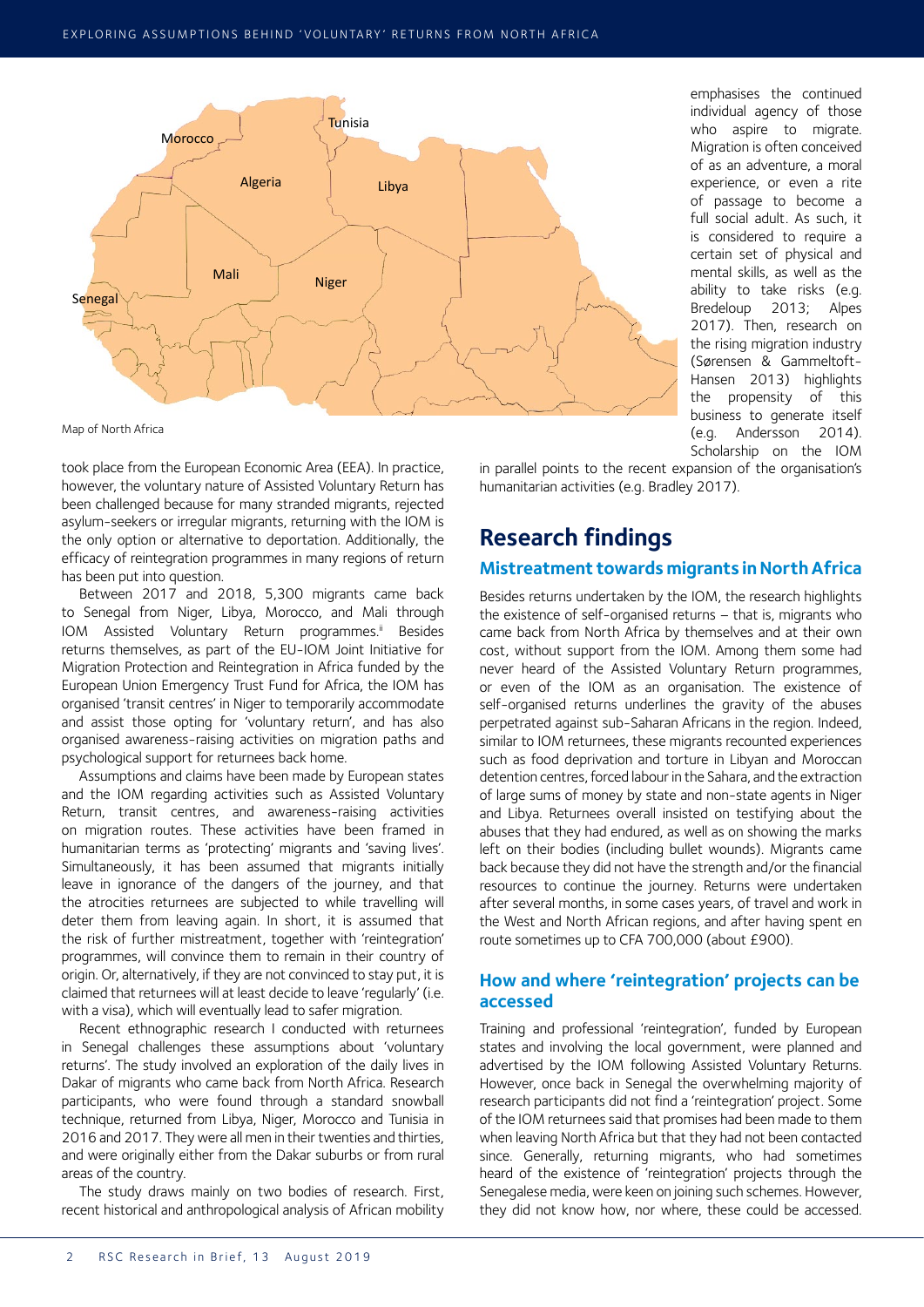

Street scene in Niamey, Niger. Credit: Gustave Deghilage (CC BY-NC-ND 2.0)

As regards, more specifically, the planned involvement of their state in the delivery of 'reintegration', returnees were sceptical: the plight of returnees was perceived as not being a concern of the current government. The latter was similarly seen as unlikely to challenge the obstacles put in migrants' way or the abuses perpetrated towards them.

#### **A necessary discretion**

A key feature of research participants' lives post-return is the discretion they usually maintained in their neighbourhoods on both their homecoming and the sufferings they had endured en route. In contrast to the impression given by IOM's publicity on their awareness-raising about the dangers on migration routes, targeted at potential migrants and involving returnees, returns from North Africa and migrants' experiences were not discussed publicly. These aspects were only disclosed within the confines of the family or with close friends.

Discretion on returns and on the difficulties encountered in North Africa was necessary in part because of the frequent social disapproval of overland migration. Ill-treatment towards migrants in Libya has been widely covered in the media in Senegal. As a result, many consider that taking the Libyan route is foolish, and parents often tell their children to only leave by plane. Besides returnees having often left against parental advice, aborted migration trajectories had caused significant loss of resources for families. Parents frequently had to find money while their children were en route to allow them to pursue the journey, cross borders, as well as to leave detention centres. In fact, the economic and social consequences of returns for families, together with the need to generate an income, convinced many returnees to find accommodation in Dakar upon return, as opposed to joining the family home. Discretion on returns and the experiences en route was also essential for returnees to avoid challenges to masculinity. Indeed, despite the media coverage of migrants' situation in Libya and rumours of problems in other countries, some youths questioned the veracity of the stories they heard. Their conviction was that real 'men' should be able to overcome the obstacles on migration paths. This view was reinforced by the successful cases of arrivals to Europe, as well the narrative of individual success of those who made it.

Under these circumstances, returnees habitually did their best to reintegrate in the Dakar social fabric and give the impression that they had not left in the first place. Preventing returns becoming public was often possible because departures themselves had been kept private; as in other African contexts, migration projects in Senegal are usually kept confidential until arrival at the final destination so as to avoid others' jealousy and attempts at preventing departure. Returnees' focus was largely on generating an income. Maintaining a social life, including thinking about marriage prospects, was often considered secondary. Returnees' daily routines in this respect stand in contrast with those of

other Dakar youths who normally invest considerable amounts of time in both work and socialising. To accumulate resources, many returnees came back to their previous income-generating activities. These were often low-paying jobs such as working as a shoemaker, as a labourer on building sites, or street selling.

#### **New plans for migration**

Despite the abuses endured, the majority of returnees sought new plans of migration. New plans of departure were often framed in legal terms in the sense that returnees wanted to avoid the road that they had previously taken and instead leave with a visa. Simultaneously, travelling in this way was unrealistic for most research participants: direct visa applications from Senegalese nationals to European consulates are usually rejected. The safer way to get a visa is considered to be through a middleman. However, this, together with a plane ticket, amounts to about CFA 3 million (£4,000). Some of the returnees who had come back from Libya therefore talked of trying their luck via Morocco.

As seen, 'reintegration' projects were requested by returnees. However, aspirations and ideals to go to Europe seemed to be stronger than anything these 'reintegration' projects might offer. Research participants also considered risktaking − including the possibility of physical death − as integral to the experience of migration. Thus, although the atrocities perpetrated in North Africa against sub-Saharans have led to the emergence of new parental narratives against overland migration, these abuses and the necessity to backtrack have often not changed returnees' mindsets in the sense of deterring them from embarking on new journeys. Rather, participants displayed in their daily life endurance and mental strength, as well as hope in finally being able to succeed in reaching Europe. Return was considered more of a temporary stage of the migration process than the end of it.

### **Conclusion**

As discussed above, 'voluntary' returns, including the experience of violence in North Africa, did not translate into aspirations of staying put, as hoped for by European states and the IOM. Also, the IOM's narrative on the need for migrants to only